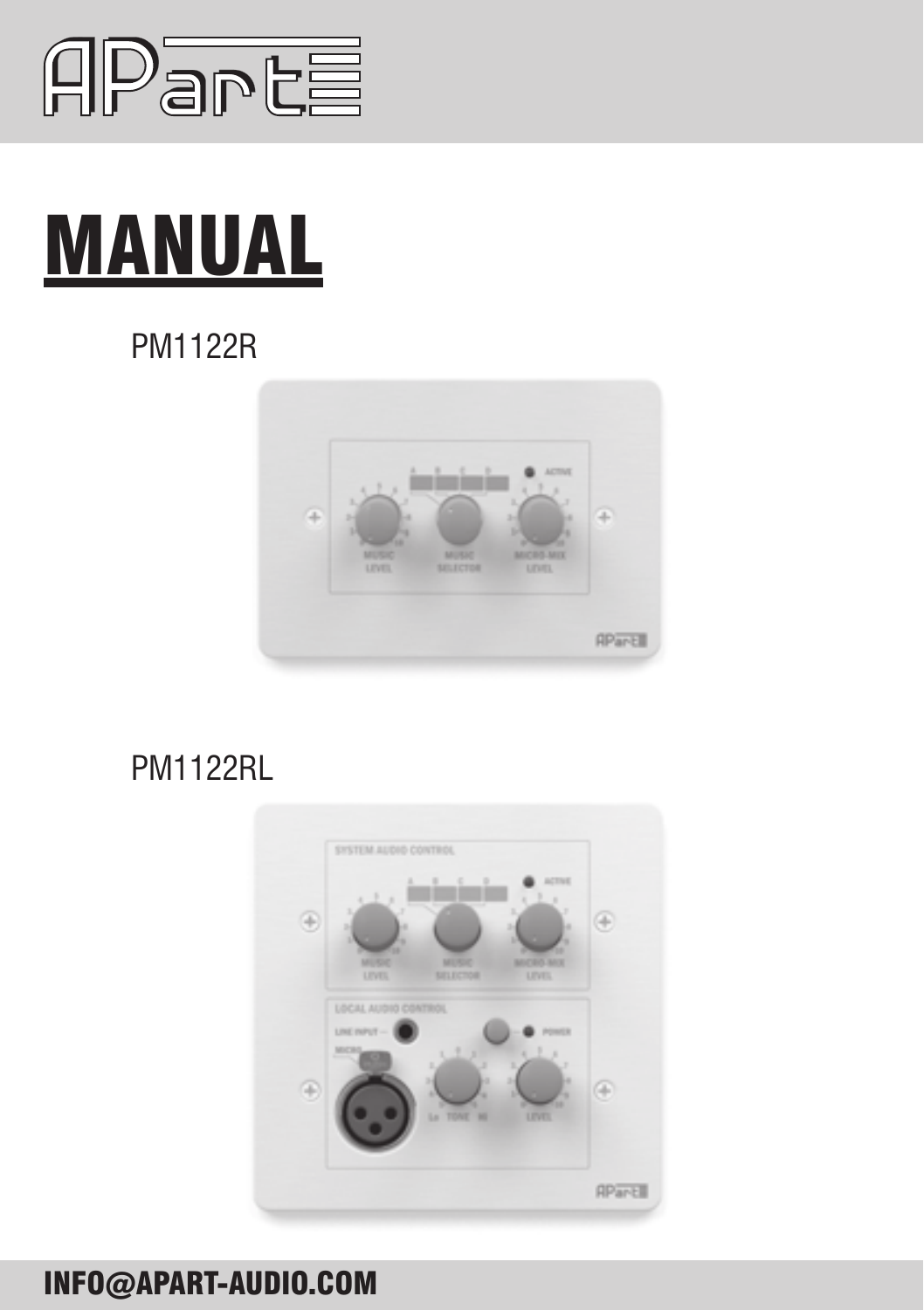

### pm1122R



- 1) Music level
- 2) Music source selector
- 3) Microphone mix level
- 4) Active led



- 1) Music level
- 2) Music source selector
- 3) Microphone mix level
- 4) Active led
- 5) Front XLR microphone connector
- 6) Minijack line input connector
- 7) Power on/off with control led
- 8) Local audio tone control
- 9) Local audio level

The APart PM1122R and PM1122RL remote control panels for PM1122 preamplifier have been designed to fit into a standard in-wall box from BTicino. PM1122R fits into a 503E/NP box, PM1122RL fits into a 506E/ NP box. Mounting screws are provided with the remote panels.

PM1122R supports music level control, line source selection and microphone mix level control. PM1122RL adds a dual local source input. This can be a microphone signal on the front XLR mic connector and/or a stereo/mono line or headphone output on the front minijack connector. Headphone outputs from IPod's, portable MP3 players or computer line outputs are supported. Phantom power can be applied to the XLR mic connector by setting a jumper at the rear of the PM1122RL. The local source level and tone can be set on the PM1122RL front panel using the dedicated tone and level potmeters. Local source signal output is always mono (stereo signals on minijack are mixed to mono line level). Press the front 'power' button so that the power led lights up to allow input of local audio sources.

Connection between PM1122 and remote panel is made by a standard CAT5 cable wired according to T-568B. Wire length can be up to 300 meters. Maximum wire length depends on multiple factors, such as cable quality and external influence from high power lines etc. The 'active' led on the front (PM1122RL only) lights up when the connected PM1122 preamplifier is switched to remote mode. You can use only one PM1122R/RL per zone.

# WWW.APART-AUDIO.COM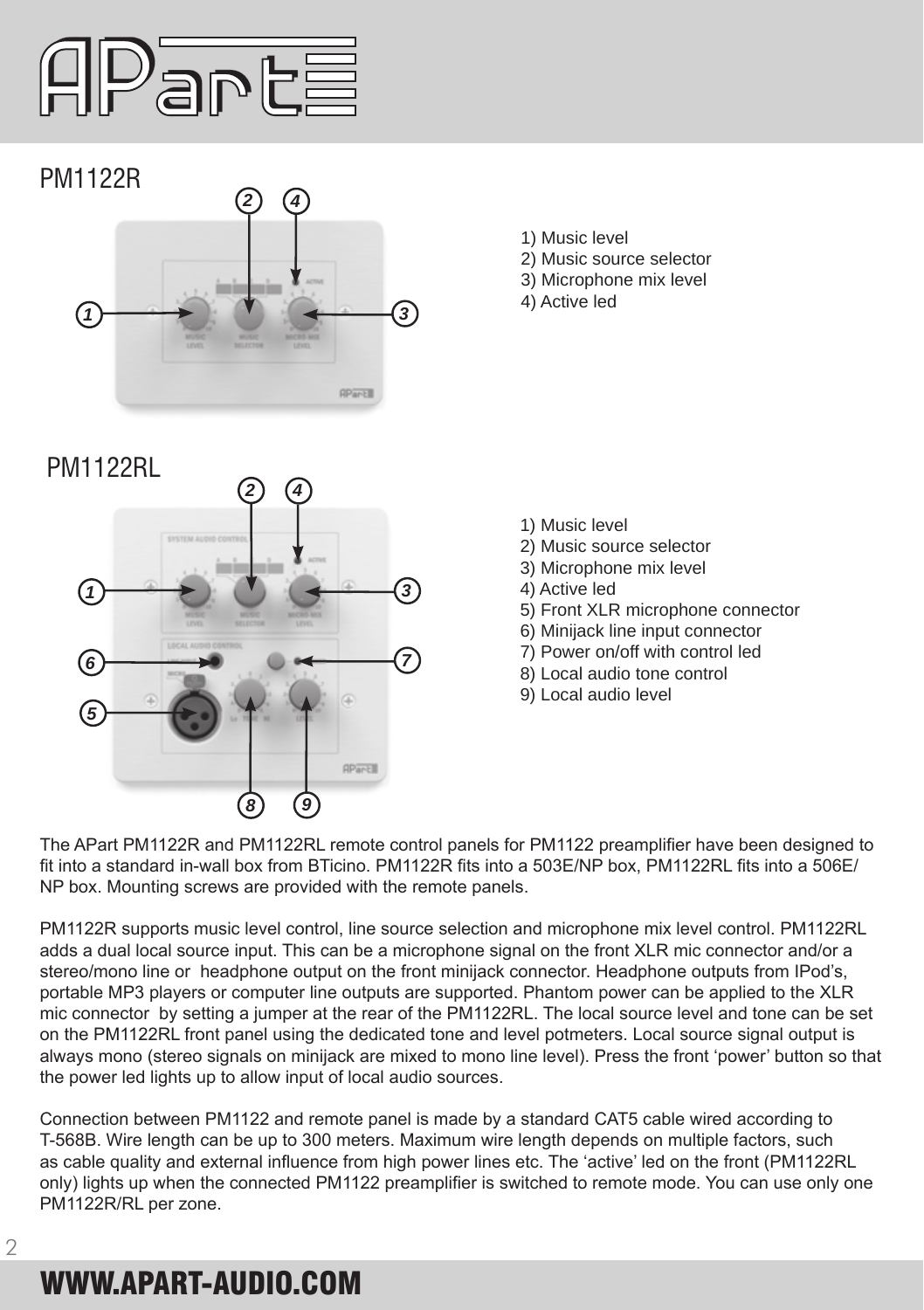

At the rear of both remote panels, you will find 2 trim potmeters and 2 jumpers (3 jumpers on PM1122RL). The function of these items is explained below, any combination of jumper settings is possible:



#### fig.1:

- 1) Trim potmeter to preset maximum allowed music level. This level can not be exceeded!
- 2) Music level jumper position down: music level is controlled by front potmeter.
- 3) Trim potmeter to preset maximum allowed microphone level. This level can not be exceeded !
- 4) Microphone level jumper position down: mic level is controlled by front potmeter.

#### fig.2:

5) Music level jumper position up: music level is preset by trim potmeter and can not be controlled by front potmeter.

6) Microphone level jumper position up: microphone level is preset by trim potmeter and can not be controlled by front potmeter.



#### fig.3:

- 7) Trim potmeter to preset maximum allowed music level. This level can not be exceeded !
- 8) Music level jumper position down: music level is controlled by front potmeter.
- 9) Phantom power jumper open: no phantom power applied to front XLR connector.
- 10) Trim potmeter to preset maximum allowed microphone level. This level can not be exceeded !
- 11) Microphone level jumper position down: mic level is controlled by front potmeter.

#### fig.4:

12) Music level jumper position up: music level is preset by trim potmeter and can not be controlled by front potmeter.

13) Phantom power jumper closed: phantom power applied to front XLR connector.

14) Microphone level jumper position up: microphone level is preset by trim potmeter and can not be controlled by front potmeter.

## INFO@APART-AUDIO.COM